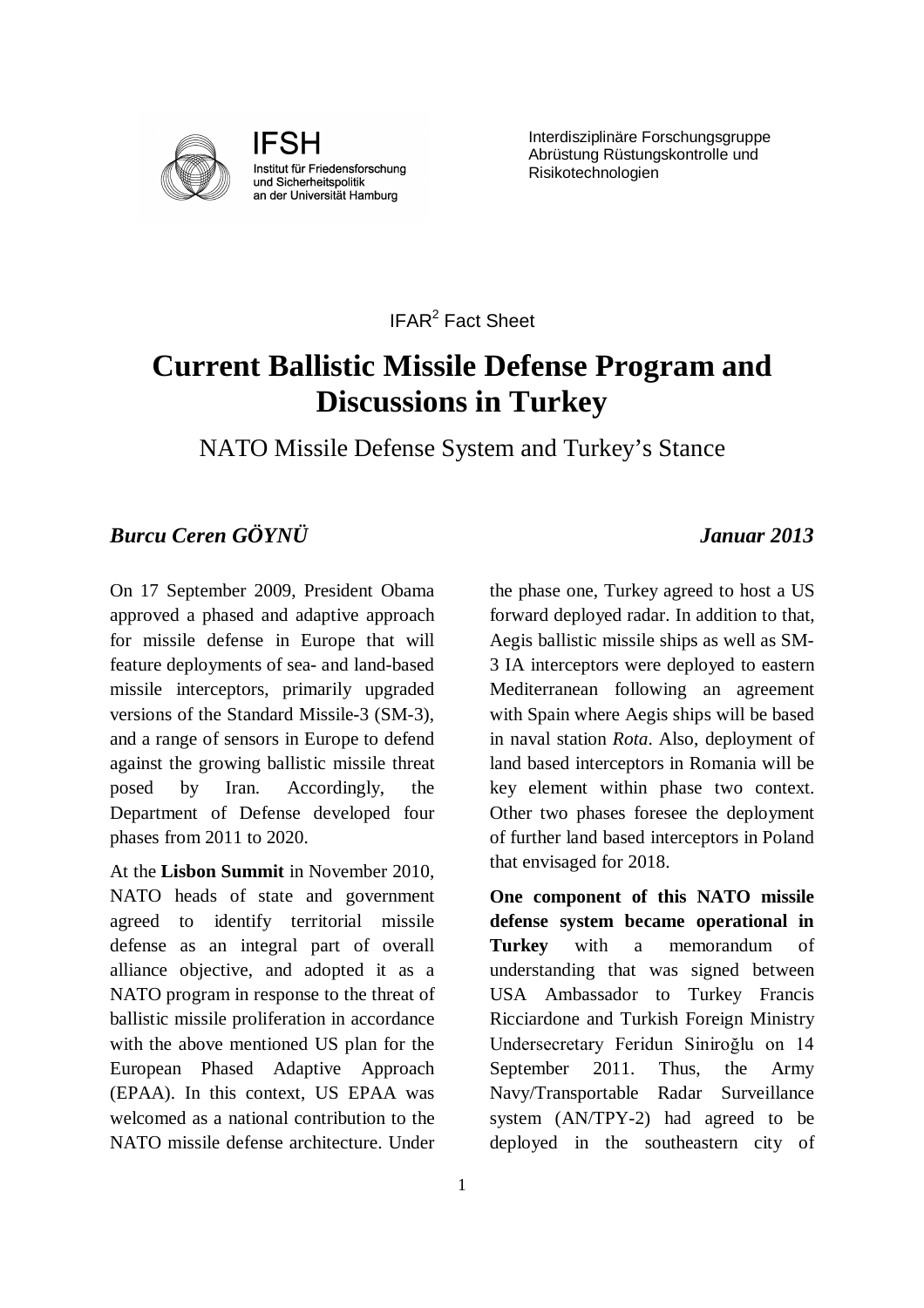*Kürecik*, in Malatya province, about 700 kilometers away from Iranian border. It is a transportable X-Band, high-resolution, phased-array radar and was developed and built by *Raytheon Company*. In forward based mode, it plays a vital role by acting as "eyes" for the ballistic missile defense systems such as detecting ballistic missiles early in their flight and providing precise tracking information for interception. Also, in terminal mode, it serves as the search, track and discrimination and fire control radar.

**Turkey was reluctant to station the early warning radar system in the first place**, therefore on one level it resisted the old "functional" role but had a long term strategic interest to be involved in the EPAA. Because of the fact that, while Turkey committed to the NATO missile defense architecture, is also planning to set up its own national ballistic missile defense system. Therefore, in June 2011, Turkey's largest defense company, *Aselsan*  and its prime subcontractor as missile specialist *Roketsan* were awarded one billion dollar contract to develop all radar, fire control, command-and-control and communication systems for both the lowlevel and medium-altitude components of the program for air and missile defense, also develop missile payloads and data links. In that area, further initiatives can also be seen such as Turkey's leading software and systems company *Havelsan* and Boeing's missile defense partnership and Aselsan-Raytheon partnership for the co-development of a major end item for the Patriot air and missile defense system. Turkey is also planning to except bids for a new Turkish long range air and missile defense systems (T-LORAMIDS) in

response to increasing regional tensions, specifically the issue had intensified in the aftermath of the recent Syrian – Turkish incidents concerning downed jet crisis. Accordingly, the US PAC-3 Patriot air defense system, Russia's S400, China's FD2000 and the SAMP-T Aster 30 missile produced by the French Italian consortium *Eurosam* are under consideration.

Although, Turkey has a long standing aim to acquire national missile defense system, it also highly **insisted on three points concerning the missile defense system project**; firstly, the system should not be placed against a certain country which means Iran or Syria should not be named; secondly, it should cover all Turkish territory – although Turkey's current BMD plans abstain from using this point against the threats posed by the spread of cruise missiles in the Middle East and beyond, but if there is not a specific threat from a country, one can legitimately ask what are these attempts for?; and thirdly, its components on Turkish territory should be operated by the Turkish military. Although, during the run-up to the radar deployment, Turkey's current BMD program maintains that the system should not worsen the relationship with neighbouring countries, the foreign policy objective of Turkey - zero problems with neighbouring countries – began to be questioned. Ankara's decision to host the early warning radar system in Malatya has provoked Tehran. In mid-December 2011, *Hussein Ibrahimi*, the acting president of the Iranian Parliament's Foreign Policy and National Security Commission, stated that Iran would target NATO's missile shield in Turkey if it were threatened by military action. Thus, the deterioration of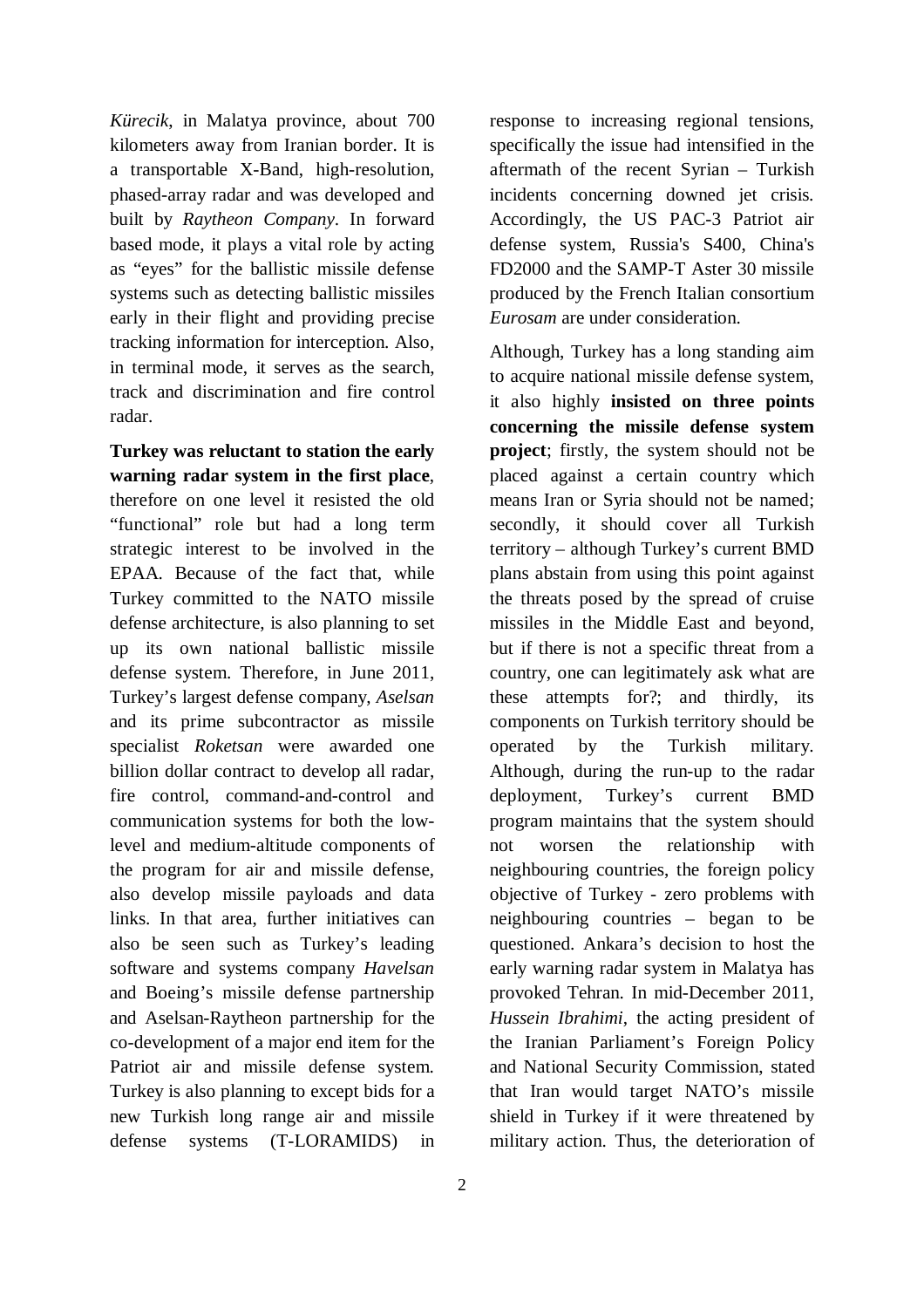Turkey's relationship with Iran is likely to have consequences for the importance attached by Turkish policymakers to their security relationship with the United States and the credibility of NATO's extended deterrence.

On the domestic level, NATO radar system stimulated the **tensions between the ruling party AKP (Justice and Development Party) and the oppositions CHP (Republican People's Party) and MHP (National Movement Party)**. The AKP government underlined that the deployment of the early-warning radar is solely an issue within the framework of NATO activities and the government has delicately worked in coordination with the General Staff and the Foreign Ministry concerning the details of the radar system. Additionally, the government justified the hosting radar referring to tangible security benefits to the citizens and interoperability with the NATO components. The opposition, MHP, worried about the system's territorial coverage and Turkey's threat assessment concerning whether or not the system would be used to protect Israel. *Oktay Vural*, MHP's parliamentary group deputy chairman, indicated that the "government has to explain where the threat is coming from and the necessity of such an involvement in the missile defense system and if a threat really stems from Iran, the government should also clearly explain the extent of this threat". Additionally he continued that "the government's decision will make Turkey a target for missiles and it is obvious that the government's move is related to Washington's interests rather than Turkey's security and that this step is being taken in line with Israeli demands."

Moreover, *Faruk Logoglu*, vice president of the main opposition CHP, drew attention to the AKP-led government's failure to share with the Turkish public the facts surrounding the radar station to be based in Malatya and focused again on Israel but not concerning the intelligence sharing instead he claimed that "AKP is bashing Israel for domestic political gains and as a jumping platform for its pretensions to regional leadership on the one hand and conceals the truth about the declared intention of the U.S. government to use the radar in question to help Israel". He urged AKP to be more open and share the truth with the public also NATO to be more responsive to the needs of nonmember states and to support the different Alliance programs to enhance relations with them.

On the other hand, deployed radar system in Turkey **intensified the public opposition and witnessed demonstrations and protests.** The "Initiative Against the Missile Shield in Kürecik" carried their struggle against the early warning radar system as part of the NATO missile shield. The President of the Kürecik Social Aid and Solidarity Association, *Ibrahim Duman* pointed out that "Turkey had no enemies who were going to attack with missiles and the justification of "protection of citizens" only applied to the protection of Israel from Iran and that the US was using Turkey as a live shield according to its international interests". He also stressed adverse effects on the environment and human health as well as the livestock as the city's main source of income.

Apart from Kürecik issue, missile defense discussions in Turkey are deepening with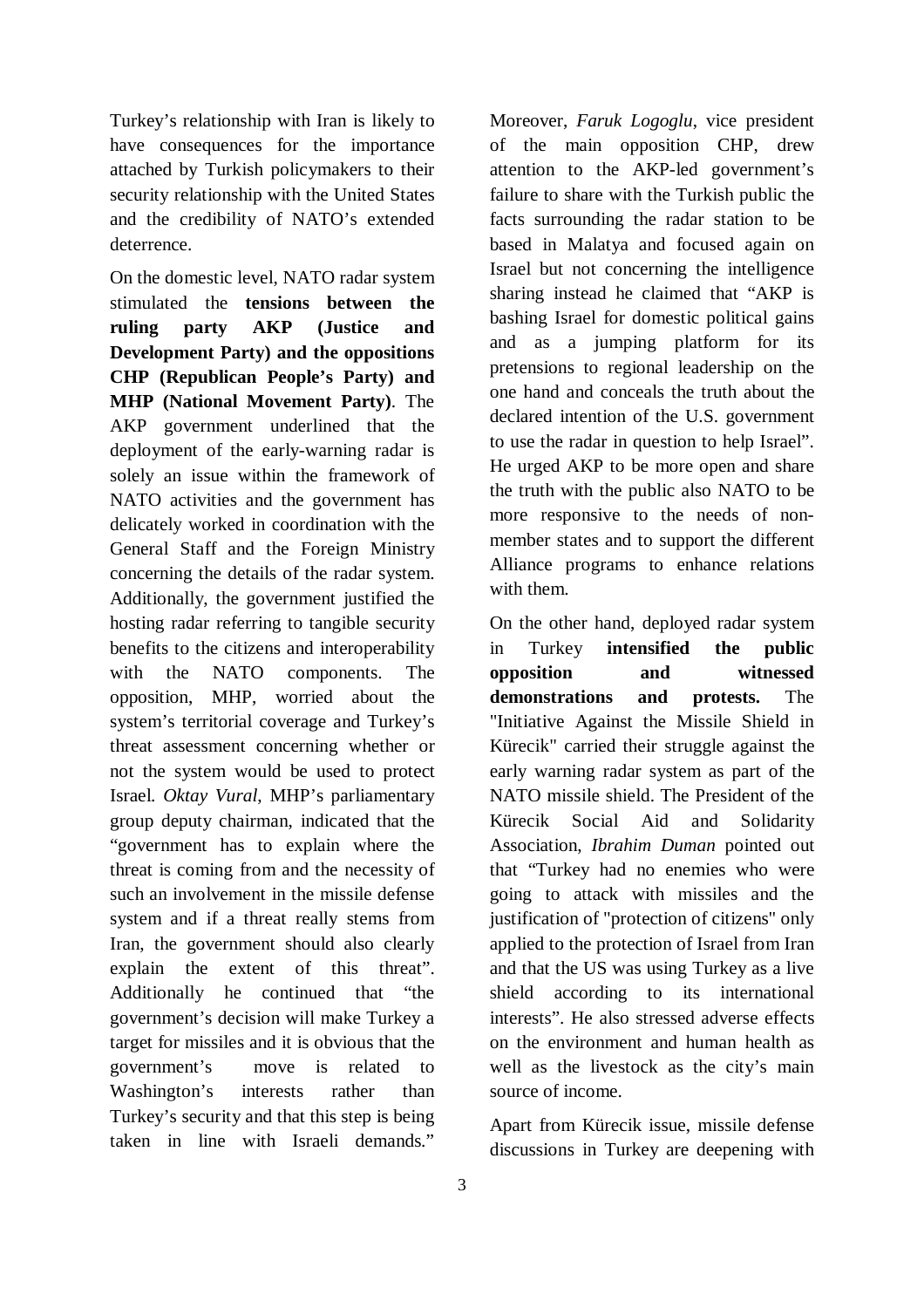the current Patriot deployments by the late 2012 and early 2013. On 21 November 2012, Turkey has invoked Article 4 of the Washington Treaty – which provides consultations- and decided formally to request the deployment of Patriot missile defense system from NATO against national security threats posed by the ongoing crisis in Syria.

Thus, on 27 November 2012 onwards, **Turkey agreed to deploy Patriot Air Defense System against possible Syrian attack.** The U.S. as well as Netherlands and Germany announced to reinforce defensive measures with Patriot systems that are expected to be deployed in Adana, Kahramanmaraş and Gaziantep, southeastern provinces of Turkey. By the year of 2013, two air defense system and nearly 400 personnel for each country begin to arrive at these provinces. The systems are expected to become operational later of the January.

Germany also agreed to promote the system with "AWACS (Airborne Warning and Control System)" which provides immediate available airborne command and control, air and maritime surveillance and battle space management capability.

According to opinions and statements concerning the deployment, Foreign Minister of Germany, *Guido Westerwelle*, especially emphasized the defensive purposes. *Philipp Missfelder*, Christian Democratic Union, said that "without Turkey, we cannot reach a solution about Syria." NATO Secretary General *Anders Fogh Rasmussen* stated accordingly that "Turkey's deploying Patriots was a real response to a real threat." On the domestic sphere, *Volkan Bozkir*, chairman of Turkish Parliamentary Foreign Affairs

Committee, remarks that "Patriot missile defense systems to be deployed in Turkey would serve as an effective deterrent." Turkish National Defense Minister, *İsmet Yılmaz* declared also that "the Patriot air systems deployed in Turkey were for defensive purposes. If no one has the intention to attack Turkey, then the Patriot systems will never be used." On the other hand, main opposition, Republican People's Party called the deployment an imperialist act of the government. RPP Deputy, *Muharrem İnce* points out the cooperative relations between Turkey and Syria and claimed the deployment is just to protect Israel.

*Mustafa Kibaroglu*, a Turkish academic and expert on security and missile defense issues, comments on the current process as such; "European countries might have felt like they should provide assurance to Turkey that Turkey will be defended against scenarios involving bigger conflict in the region with Iran and Israel." He claims also the deployment of Patriot missiles along the Turkish border is significant as it represents the first time Turkey and its NATO allies appear to be on the same page regarding threats stemming from the Middle East.

**In conclusion**, Turkey is shaping up its own national ballistic missile defense system by way of domestic developments, international partnerships as well as American led initiatives and NATO system. According to the Turkish Government, the deployment of AN/TPY-2 ballistic missile defense radar in southeastern side of Turkey represents an important step in achieving the US Administration's EPAA that provides an anti-missile umbrella to protect Europe as